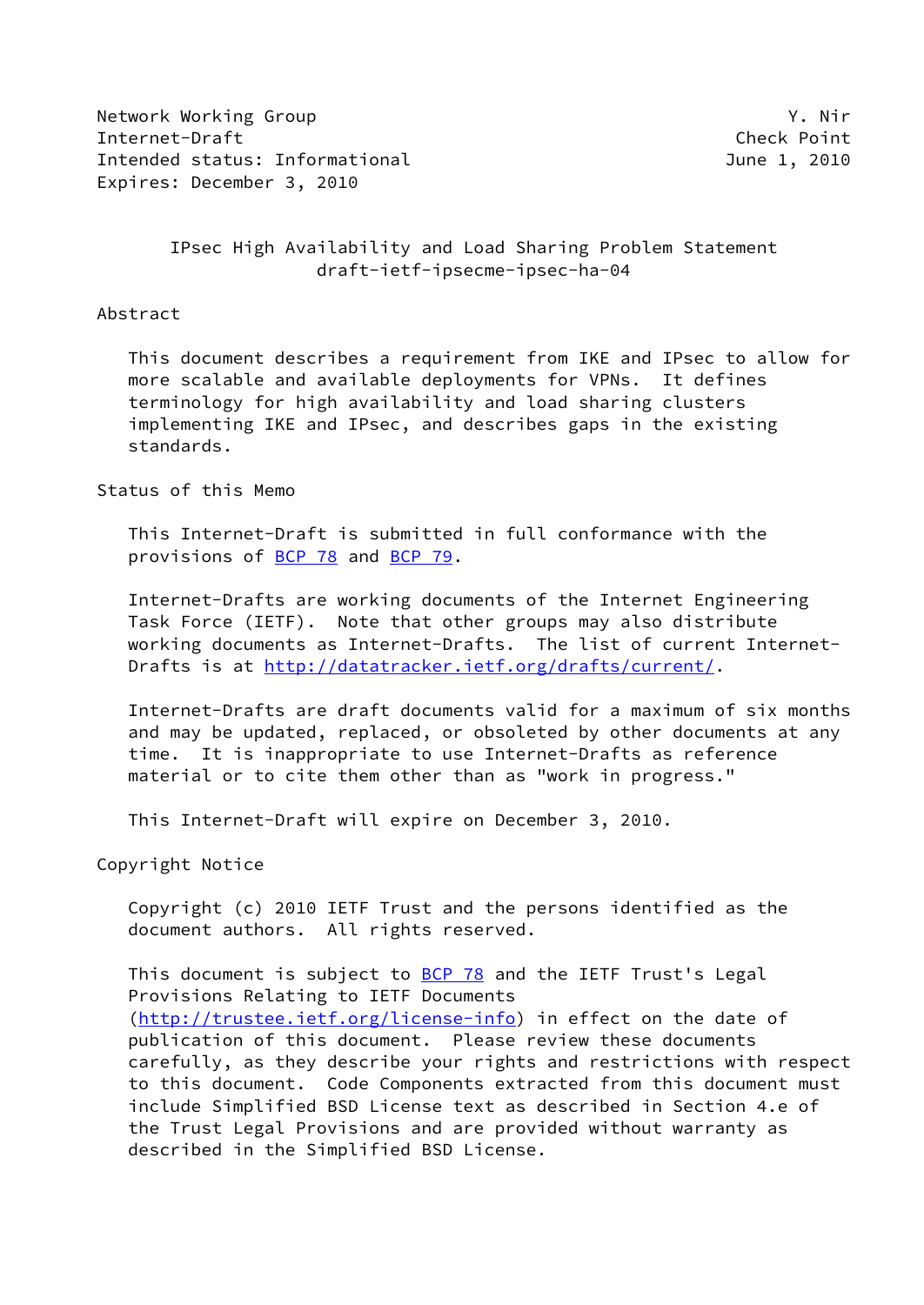# Internet-Draft IPsec HA & LS Problem Statement June 2010

## Table of Contents

| 1.1. Conventions Used in This Document 3                                                                      |  |  |
|---------------------------------------------------------------------------------------------------------------|--|--|
| 2.                                                                                                            |  |  |
|                                                                                                               |  |  |
| 3.1.                                                                                                          |  |  |
| 3.2.<br>Lots of Long Lived State 5                                                                            |  |  |
| 3.3.                                                                                                          |  |  |
| 3.4.                                                                                                          |  |  |
| 3.5.                                                                                                          |  |  |
| Missing Synch Messages 7<br>3.6.                                                                              |  |  |
| Simultaneous use of IKE and IPsec SAs by Different<br>3.7.                                                    |  |  |
|                                                                                                               |  |  |
| $3.7.1$ . Outbound SAs using counter modes 9                                                                  |  |  |
| <u>3.8</u> . Different IP addresses for IKE and IPsec $9$                                                     |  |  |
|                                                                                                               |  |  |
| Security Considerations $\ldots \ldots \ldots \ldots \ldots \ldots \ldots \underline{10}$<br>$\overline{4}$ . |  |  |
| 5.<br>IANA Considerations $\ldots \ldots \ldots \ldots \ldots \ldots \ldots \ldots \underline{10}$            |  |  |
| 6.                                                                                                            |  |  |
| 7.                                                                                                            |  |  |
| 8.                                                                                                            |  |  |
|                                                                                                               |  |  |
|                                                                                                               |  |  |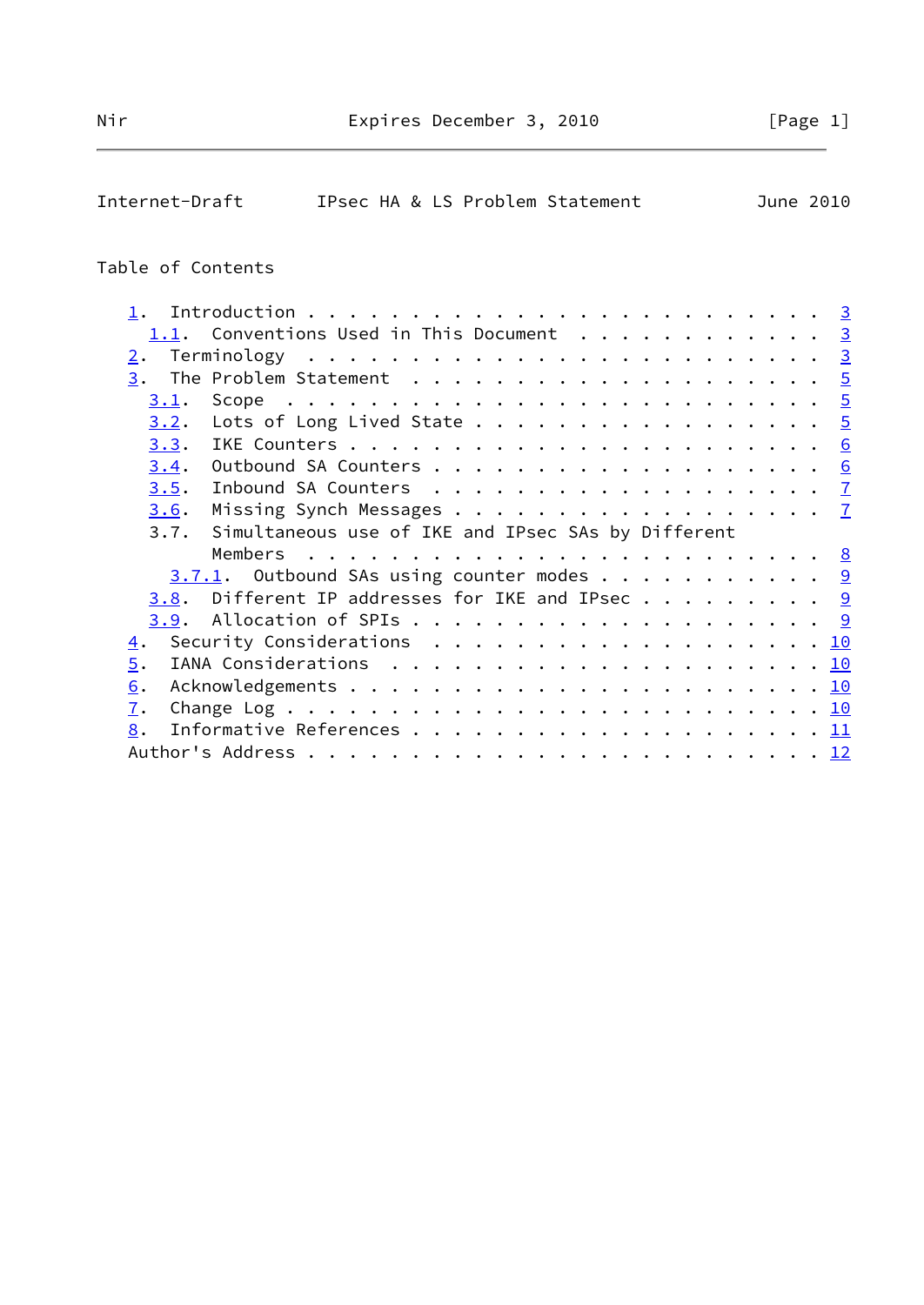<span id="page-2-1"></span>Internet-Draft IPsec HA & LS Problem Statement June 2010

## <span id="page-2-0"></span>[1](#page-2-0). Introduction

IKEv2, as described in [\[RFC4306](https://datatracker.ietf.org/doc/pdf/rfc4306)] and [\[IKEv2bis](#page-11-2)], and IPsec, as described in [\[RFC4301](https://datatracker.ietf.org/doc/pdf/rfc4301)] and others, allows deployment of VPNs between different sites as well as from VPN clients to protected networks.

 As VPNs become increasingly important to the organizations deploying them, there is a demand to make IPsec solutions more scalable and less prone to down time, by using more than one physical gateway to either share the load or back each other up. Similar demands have been made in the past for other critical pieces of an organizations's infrastructure, such as DHCP and DNS servers, web servers, databases and others.

 IKE and IPsec are in particular less friendly to clustering than these other protocols, because they store more state, and that state is more volatile. [Section 2](#page-2-3) defines terminology for use in this document, and in the envisioned solution documents.

 In general, deploying IKE and IPsec in a cluster requires such a large amount of information to be synchronized among the members of the cluster, that it becomes impractical. Alternatively, if less information is synchronized, failover would mean a prolonged and intensive recovery phase, which negates the scalability and availability promises of using clusters. In **Section 3** we will describe this in more detail.

<span id="page-2-2"></span>[1.1](#page-2-2). Conventions Used in This Document

 The key words "MUST", "MUST NOT", "REQUIRED", "SHALL", "SHALL NOT", "SHOULD", "SHOULD NOT", "RECOMMENDED", "MAY", and "OPTIONAL" in this document are to be interpreted as described in [\[RFC2119](https://datatracker.ietf.org/doc/pdf/rfc2119)].

<span id="page-2-3"></span>[2](#page-2-3). Terminology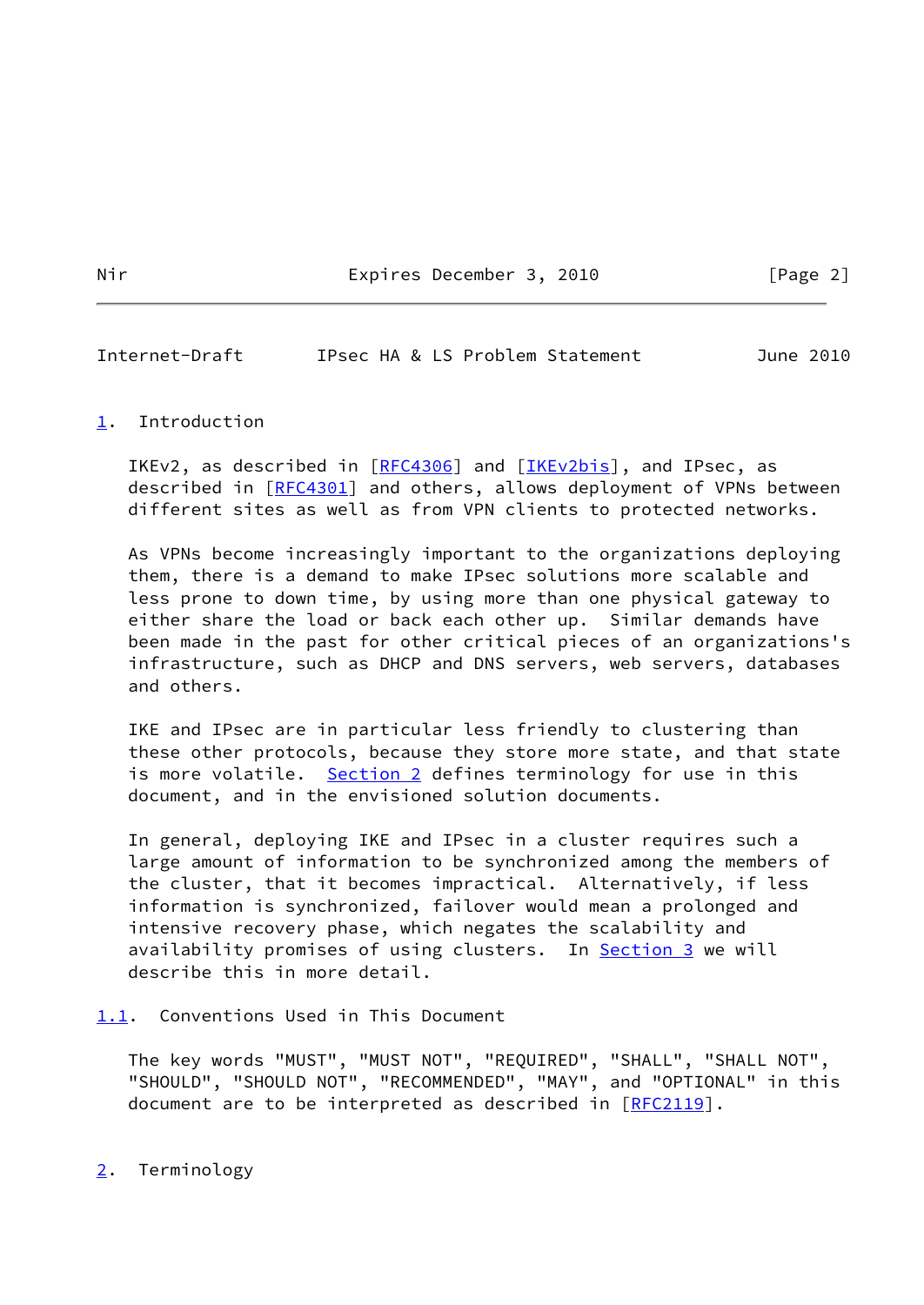"Single Gateway" is an implementation of IKE and IPsec enforcing a certain policy, as described in [\[RFC4301](https://datatracker.ietf.org/doc/pdf/rfc4301)].

 "Cluster" is a set of two or more gateways, implementing the same security policy, and protecting the same domain. Clusters exist to provide both high availability through redundancy, and scalability through load sharing.

"Member" is one gateway in a cluster.

 "High Availability" is a condition of a system, not a configuration type. A system is said to have high availability if its expected

Nir **Expires December 3, 2010** [Page 3]

Internet-Draft IPsec HA & LS Problem Statement June 2010

 down time is low. High availability can be achieved in various ways, one of which is clustering. All the clusters described in this document achieve high availability.

 "Fault Tolerance" is a condition related to high availability, where a system maintains service availability, even when a specified set of fault conditions occur. In clusters, we expect the system to maintain service availability, when one or more of the cluster members fails.

 "Completely Transparent Cluster" is a cluster where the occurence of a fault is never visible to the peers.

 "Partially Transparent Cluster" is a cluster where the occurence of a fault may be visible to the peers.

 "Hot Standby Cluster", or "HS Cluster" is a cluster where only one of the members is active at any one time. This member is also referred to as the the "active", whereas the others are referred to as "stand- bys". [\[VRRP](#page-12-1)] is one method of building such a cluster.

 "Load Sharing Cluster", or "LS Cluster" is a cluster where more than one of the members may be active at the same time. The term "load balancing" is also common, but it implies that the load is actually balanced between the members, and we don't want to even imply that this is a requirement.

 "Failover" is the event where a one member takes over some load from some other member. In a hot standby cluster, this hapens when a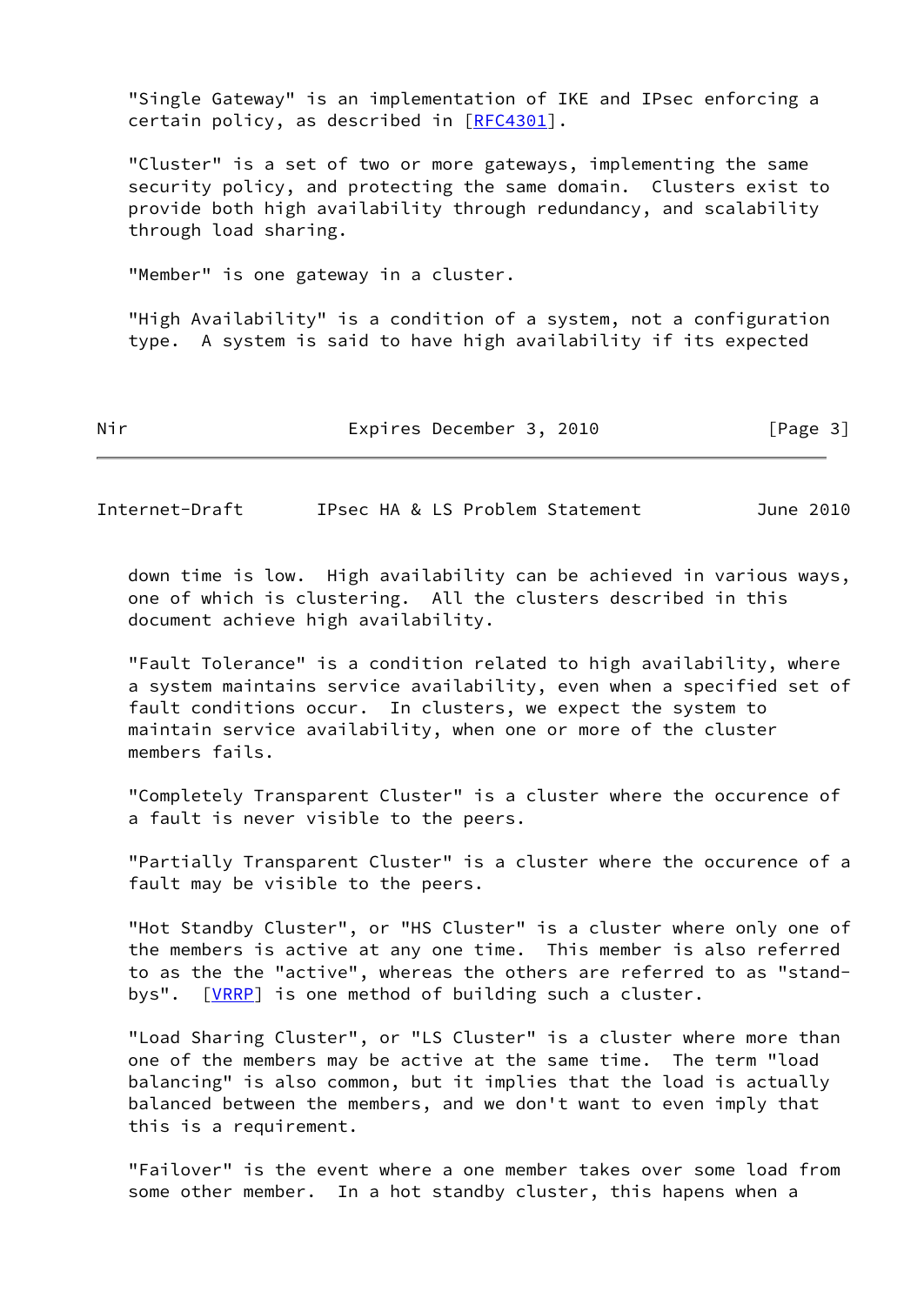standby member becomes active due to a failure of the former active member, or because of an administrator command. In a load sharing cluster this usually happens because of a failure of one of the members, but certain load-balancing technologies may allow a particular load (such as all the flows associated with a particular child SA) to move from one member to another to even out the load, even without any failures.

 "Tight Cluster" is a cluster where all the members share an IP address. This could be accomplished using configured interfaces with specialized protocols or hardware, such as VRRP, or through the use of multicast addresses, but in any case, peers need only be configured with one IP address in the PAD.

 "Loose Cluster" is a cluster where each member has a different IP address. Peers find the correct member using some method such as DNS queries or [[REDIRECT\]](#page-12-2). In some cases, members IP addresses may be allocated to other members at failover.

Nir **Expires December 3, 2010** [Page 4]

<span id="page-4-1"></span>Internet-Draft IPsec HA & LS Problem Statement June 2010

 "Synch Channel" is a communications channel among the cluster members, used to transfer state information. The synch channel may or may not be IP based, may or may not be encrypted, and may work over short or long distances. The security and physical characteristics of this channel are out of scope for this document, but it is a requirement that its use be minimized for scalability.

<span id="page-4-0"></span>[3](#page-4-0). The Problem Statement

 This section starts by scoping the problem, and goes on to list each of the issues encountered while setting up a cluster of IPsec VPN gateways.

<span id="page-4-2"></span>[3.1](#page-4-2). Scope

 This document will make no attempt to describe the problems in setting up a generic cluster. It describes only problems related to the IKE/IPsec protocols.

 The problem of synchronizing the policy between cluster members is out of scope, as this is an administrative issue that is not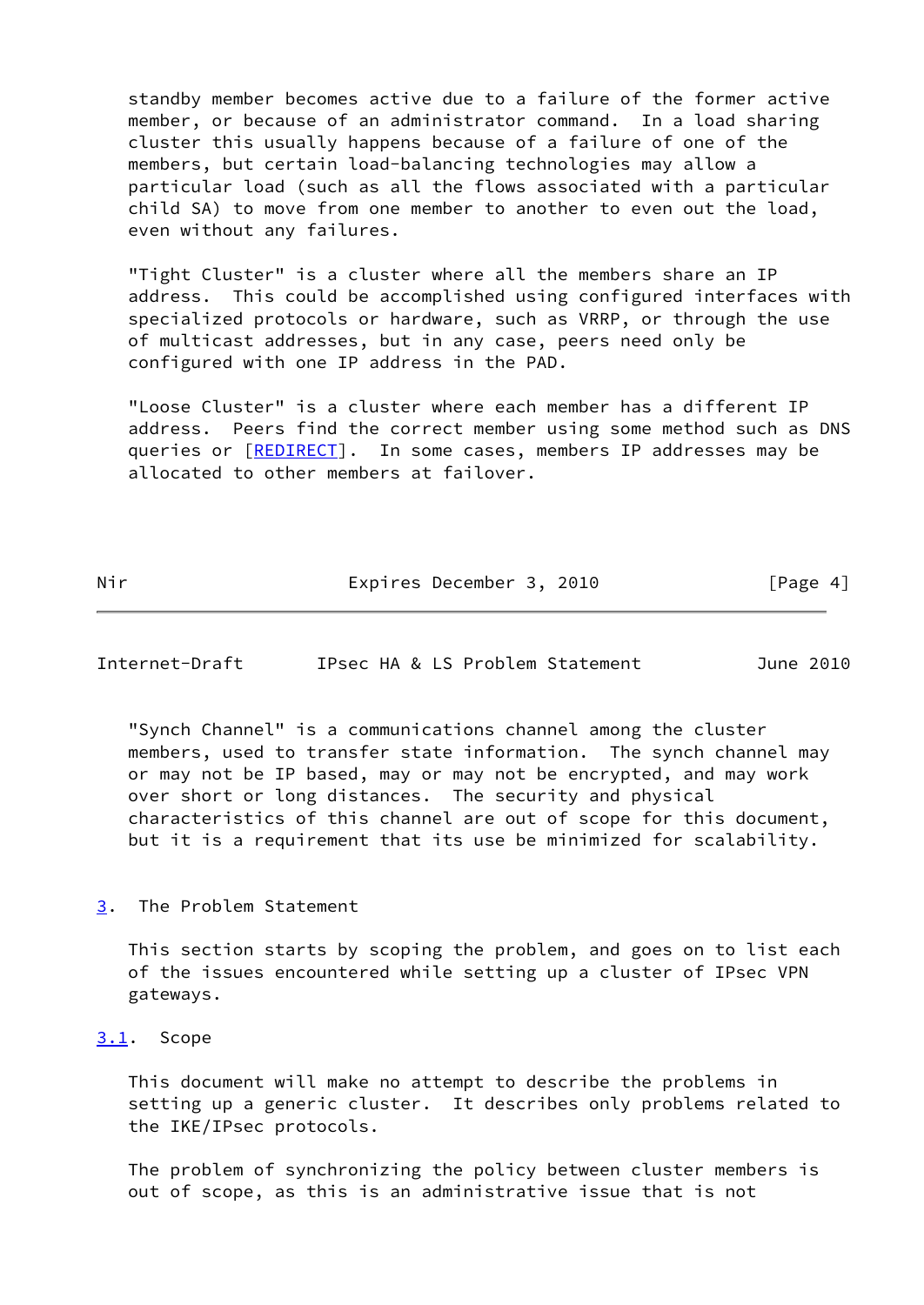particular to either clusters or to IPsec.

 The interesting scenario here is VPN, whether tunneled site-to-site or remote access. Host-to-host transport mode is not expected to benefit from this work.

We do not describe in full the problems of the communication channel between cluster members (the Synch Channel), nor do we intend to specify anything in this space later. Specifically, mixed-vendor clusters are out of scope.

 The problem statement anticipates possible protocol-level solutions between IKE/IPsec peers, in order to improve the availability and/or performance of VPN clusters. One vendor's IPsec endpoint should be able to work, optimally, with another vendor's cluster.

<span id="page-5-0"></span>[3.2](#page-5-0). Lots of Long Lived State

IKE and IPsec have a lot of long lived state:

- o IKE SAs last for minutes, hours, or days, and carry keys and other information. Some gateways may carry thousands to hundreds of thousands of IKE SAs.
- o IPsec SAs last for minutes or hours, and carry keys, selectors and other information. Some gateways may carry hundreds of thousands such IPsec SAs.

| Nir | Expires December 3, 2010 |  | [Page 5] |  |
|-----|--------------------------|--|----------|--|
|     |                          |  |          |  |

<span id="page-5-2"></span>Internet-Draft IPsec HA & LS Problem Statement June 2010

 o SPD Cache entries. While the SPD is unchanging, the SPD cache changes on the fly due to narrowing. Entries last at least as long as the SAD entries, but tend to last even longer than that.

 A naive implementation of a high availability cluster would have no synchronized state, and a failover would produce an effect similar to that of a rebooted gateway. [\[resumption\]](#page-12-3) describes how new IKE and IPsec SAs can be recreated in such a case.

## <span id="page-5-1"></span>[3.3](#page-5-1). IKE Counters

We can overcome the first problem described in Section  $3.2$ , by synchronizing states - whenever an SA is created, we can synch this new state to all other members. However, those states are not only long-lived, they are also ever changing.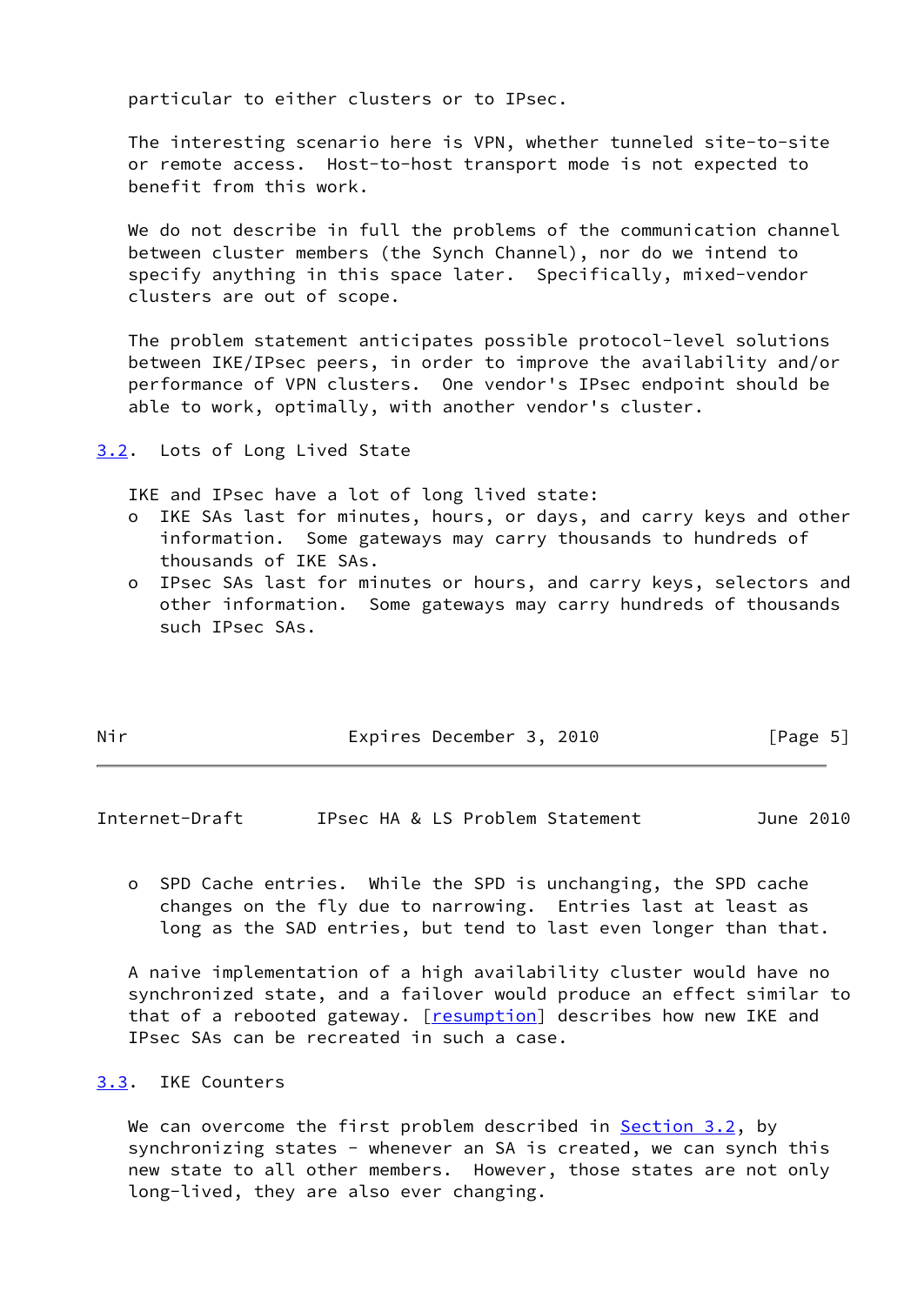IKE has message counters. A peer may not process message n until after it has processed message n-1. Skipping message IDs is not allowed. So a newly-active member needs to know the last message IDs both received and transmitted.

 Often, it is feasible to synchronize the IKE message counters for every IKE exchange. This way, the newly active member knows what messages it is allowed to process, and what message IDs to use on IKE requests, so that peers process them.

### <span id="page-6-0"></span>[3.4](#page-6-0). Outbound SA Counters

 ESP and AH have an optional anti-replay feature, where every protected packet carries a counter number. Repeating counter numbers is considered an attack, so the newly-active member must not use a replay counter number that has already been used. The peer will drop those packets as duplicates and/or warn of an attack.

 Though it may be feasible to synchronize the IKE message counters, it is almost never feasible to synchronize the IPsec packet counters for every IPsec packet transmitted. So we have to assume that at least for IPsec, the replay counter will not be up-to-date on the newly active member, and the newly-active member may repeat a counter.

 A possible solution is to synch replay counter information, not for each packet emitted, but only at regular intervals, say, every 10,000 packets or every 0.5 seconds. After a failover, the newly-active member advances the counters for outbound SAs by 10,000. To the peer this looks like up to 10,000 packets were lost, but this should be acceptable, as neither ESP nor AH guarantee reliable delivery.

| Nir | Expires December 3, 2010 | [Page 6] |
|-----|--------------------------|----------|
|     |                          |          |

<span id="page-6-2"></span>Internet-Draft IPsec HA & LS Problem Statement June 2010

## <span id="page-6-1"></span>[3.5](#page-6-1). Inbound SA Counters

 An even tougher issue, is the synchronization of packet counters for inbound SAs. If a packet arrives at a newly-active member, there is no way to determine whether this packet is a replay or not. The periodic synch does not solve the problem at all, because suppose we synchronize every 10,000 packets, and the last synch before the failover had the counter at 170,000. It is probable, though not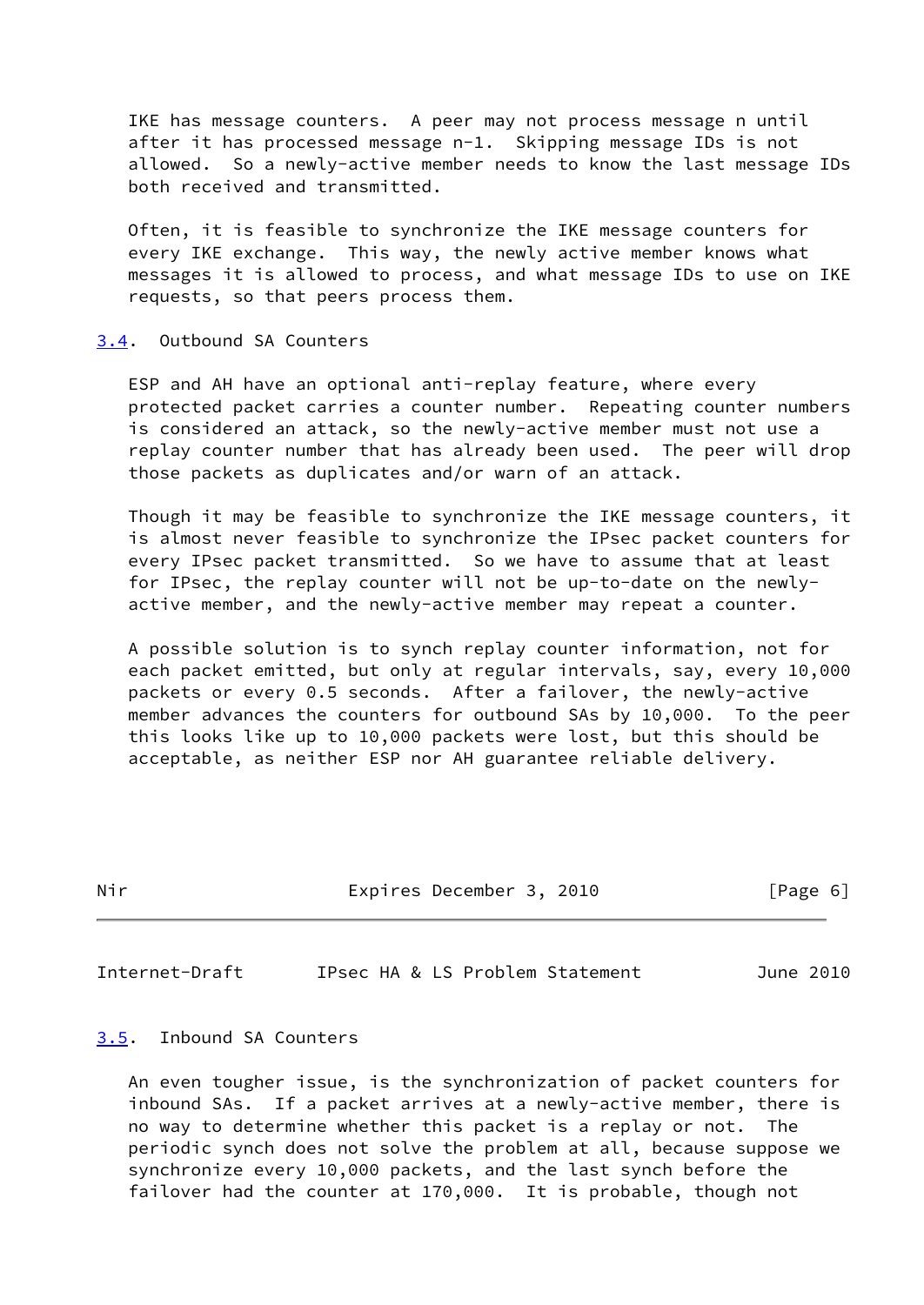certain, that packet number 180,000 has not yet been processed, but if packet 175,000 arrives at the newly- active member, it has no way of determining whether or not that packet has or has not already been processed. The synchronization does prevent the processing of really old packets, such as those with counter number 165,000. Ignoring all counters below 180,000 won't work either, because that's up to 10,000 dropped packets, which may be very noticeable.

 The easiest solution is to learn the replay counter from the incoming traffic. This is allowed by the standards, because replay counter verification is an optional feature. The case can even be made that it is relatively secure, because non-attack traffic will reset the counters to what they should be, so an attacker faces the dual challenge of a very narrow window for attack, and the need to time the attack to a failover event. Unless the attacker can actually cause the failover, this would be very difficult. It should be noted, though, that although this solution is acceptable as far as [RFC 4301](https://datatracker.ietf.org/doc/pdf/rfc4301) goes, it is a matter of policy whether this is acceptable.

 Another possible solution to the inbound SA problem is to rekey all child SAs following a failover. This may or may not be feasible depending on the implementation and the configuration.

<span id="page-7-0"></span>[3.6](#page-7-0). Missing Synch Messages

 The synch channel is very likely not to be infallible. Before failover is detected, some synchronization messages may have been missed. For example, the active member may have created a new Child SA using message n. The new information (entry in the SAD and update to counters of the IKE SA) is sent on the synch channel. Still, with every possible technology, the update may be missed before the failover.

 This is a bad situation, because the IKE SA is doomed. the newly active member has two problems:

 o It does not have the new IPsec SA pair. It will drop all incoming packets protected with such an SA. This could be fixed by sending some DELETEs and INVALID\_SPI notifications, if it wasn't for the other problem...

Nir **Expires December 3, 2010** [Page 7]

<span id="page-7-1"></span>Internet-Draft IPsec HA & LS Problem Statement June 2010

o The counters for the IKE SA show that only request n-1 has been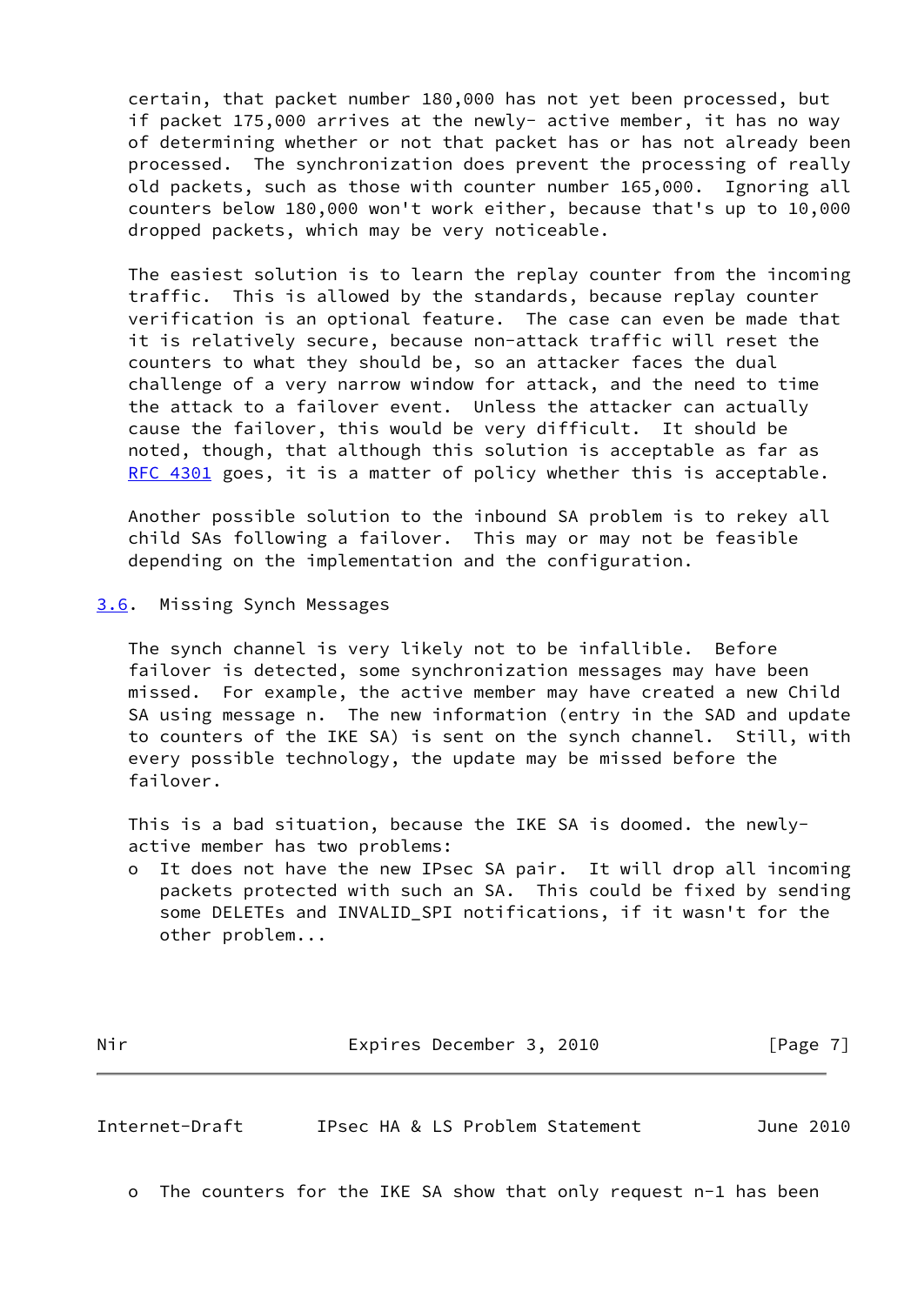sent. The next request will get the message ID n, but that will be rejected by the peer. After a sufficient number of retransmissions and rejections, the whole IKE SA with all associated IPsec SAs will get dropped.

 The above scenario may be rare enough that it is acceptable that on a configuration with thousands of IKE SAs, a few will need to be recreated from scratch or using session resumption techniques. However, detecting this may take a long time (several minutes) and this negates the goal of creating a high availability cluster in the first place.

<span id="page-8-0"></span>[3.7](#page-8-0). Simultaneous use of IKE and IPsec SAs by Different Members

 For load sharing clusters, all active members may need to use the same SAs, both IKE and IPsec. This is an even greater problem than in the case of HA, because consecutive packets may need to be sent by different members to the same peer gateway.

 The solution to the IKE SA issue is up to the application. It's possible to create some locking mechanism over the synch channel, or else have one member "own" the IKE SA and manage the child SAs for all other members. For IPsec, solutions fall into two broad categories.

 The first is the "sticky" category, where all communications with a single peer, or all communications involving a certain SPD cache entry go through a single peer. In this case, all packets that match any particular SA go through the same member, so no synchronization of the replay counter needs to be done. Inbound processing is a "sticky" issue, because the packets have to be processed by the correct member based on peer and SPI. Another issue is that commodity load balancers will not be able to match the SPIs of the encrypted side to the clear traffic, and so the wrong member may get the the other half of the flow.

 The other way, is to duplicate the child SAs, and have a pair of IPsec SAs for each active member. Different packets for the same peer go through different members, and get protected using different SAs with the same selectors and matching the same entries in the SPD cache. This has some shortcomings:

 o It requires multiple parallel SAs, which the peer has no use for. Section 2.8 or [[RFC4306](https://datatracker.ietf.org/doc/pdf/rfc4306)] specifically allows this, but some implementation might have a policy against long term maintenance of redundant SAs.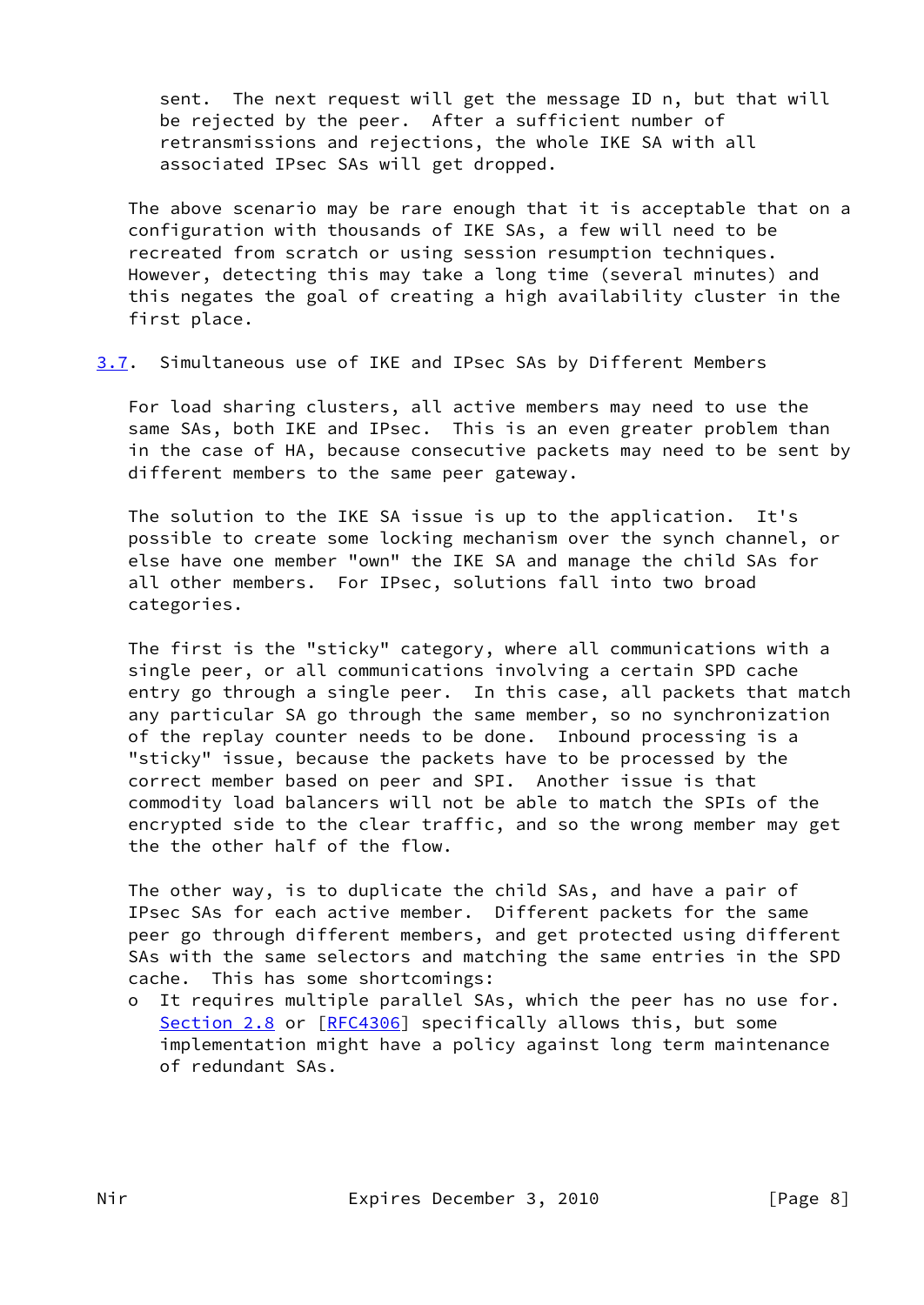## <span id="page-9-1"></span>Internet-Draft IPsec HA & LS Problem Statement June 2010

- o Different packets that belong to the same flow may be protected by different SAs, which may seem "weird" to the peer gateway, especially if it is integrated with some deep inspection middleware such as a firewall. It is not known whether this will cause problems with current gateways. It is also impossible to mandate against this, because the definition of "flow" varies from one implementation to another.
- o Reply packets may arrive with an IPsec SA that is not "matched" to the one used for the outgoing packets. Also, they might arrive at a different member. This problem is beyond the scope of this document and should be solved by the application, perhaps by forwarding misdirected packets to the correct gateway for deep inspection.

### <span id="page-9-0"></span>[3.7.1](#page-9-0). Outbound SAs using counter modes

For SAs involving counter mode ciphers such as  $[CTR]$  $[CTR]$  or  $[GCM]$  $[GCM]$  there is yet another complication. The initial vector for such modes must never be repeated, and senders use methods such as counters or LFSRs to ensure this. An SA shared between more than one active member, or even failing over from one member to another need to make sure that they do not generate the same initial vector. See [COUNTER MODES] for a discussion of this problem in another context.

## <span id="page-9-2"></span>[3.8](#page-9-2). Different IP addresses for IKE and IPsec

 In many implementations there are separate IP addresses for the cluster, and for each member. While the packets protected by tunnel mode child SAs are encapsulated in IP headers with the cluster IP address, the IKE packets originate from a specific member, and carry that member's IP address. For the peer, this looks weird, as the usual thing is for the IPsec packets to come from the same IP address as the IKE packets.

 One obvious solution, is to use some fancy capability of the IKE host to change things so that IKE packets also come out of the cluster IP address. This can be achieved through NAT or through assigning multiple addresses to interfaces. This is not, however, possible for all implementations.

<span id="page-9-4"></span> [ARORA] discusses this problem in greater depth, and proposes another solution, that does involve protocol changes.

## <span id="page-9-3"></span>[3.9](#page-9-3). Allocation of SPIs

The SPI associated with each child SA, and with each IKE SA, MUST be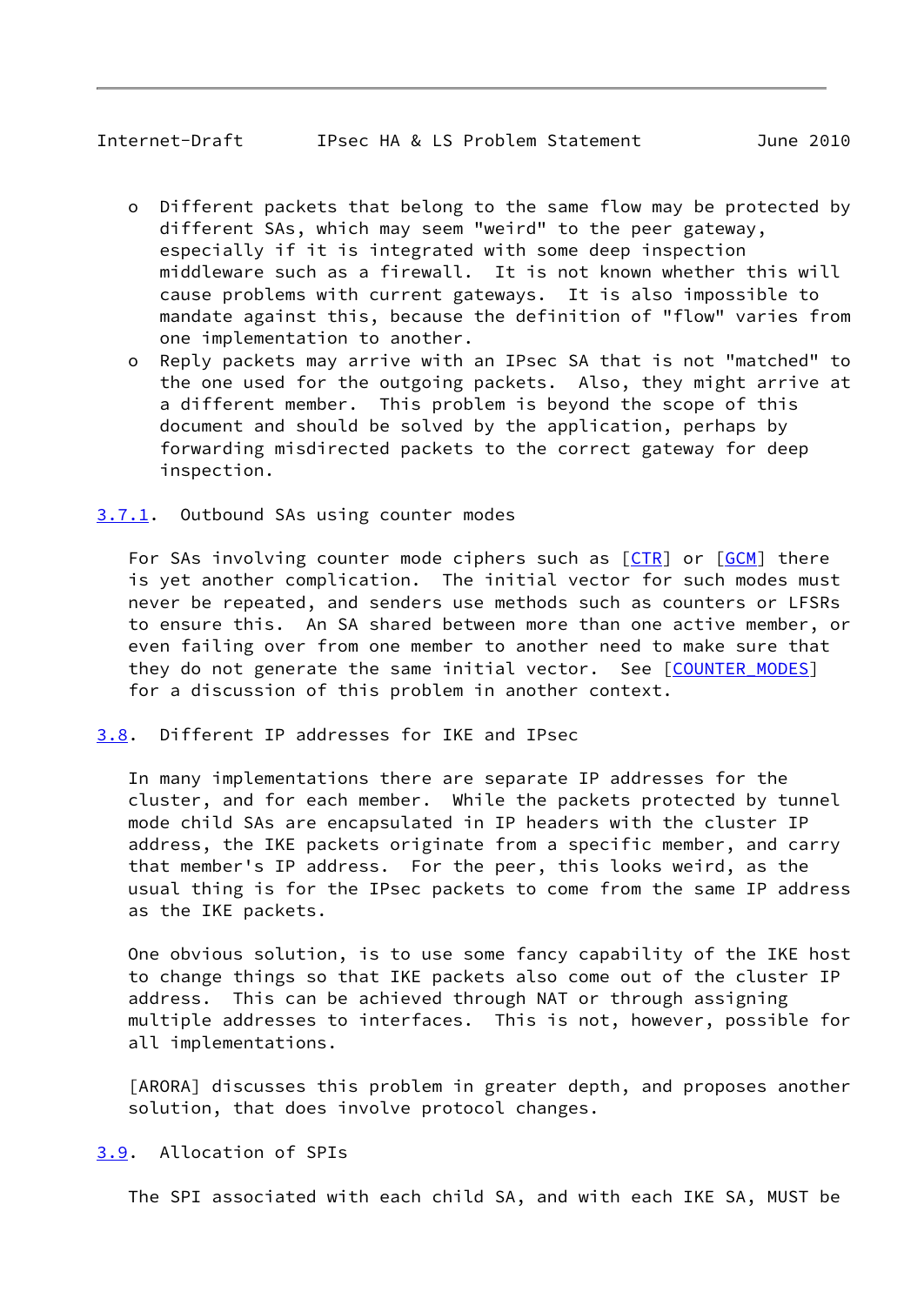unique relative to the peer of the SA. Thus, in the context of a cluster, each cluster member MUST generate SPIs in a fashion that

Nir **Expires December 3, 2010** [Page 9]

<span id="page-10-1"></span>Internet-Draft IPsec HA & LS Problem Statement June 2010

 avoids collisions (with other cluster members) for these SPI values. The means by which cluster members achieve this requirement is a local matter, outside the scope of this document.

<span id="page-10-0"></span>[4](#page-10-0). Security Considerations

 Implementations running on clusters MUST be as secure as implementations running on single gateways. In other words, no extension or interpretation used to allow operation in a cluster may facilitate attacks that are not possible for single gateways.

 Moreover, thought must be given to the synching requirements of any protocol extension, to make sure that it does not create an opportunity for denial of service attacks on the cluster.

As mentioned in **Section 3.5**, allowing an inbound child SA to fail over to another member has the effect of disabling replay counter protection for a short time. Though the threat is arguably low, it is a policy decision whether this is acceptable.

<span id="page-10-2"></span>[5](#page-10-2). IANA Considerations

This document has no actions for IANA.

### <span id="page-10-3"></span>[6](#page-10-3). Acknowledgements

 This document is the collective work, and includes contribution from many people who participate in the IPsecME working group.

 The editor would particularly like to acknowledge the extensive contribution of the following people (in alphabetical order): Jitender Arora, Jean-Michel Combes, Dan Harkins, Steve Kent, Tero Kivinen, Yaron Sheffer, Melinda Shore, and Rodney Van Meter.

#### <span id="page-10-4"></span>[7](#page-10-4). Change Log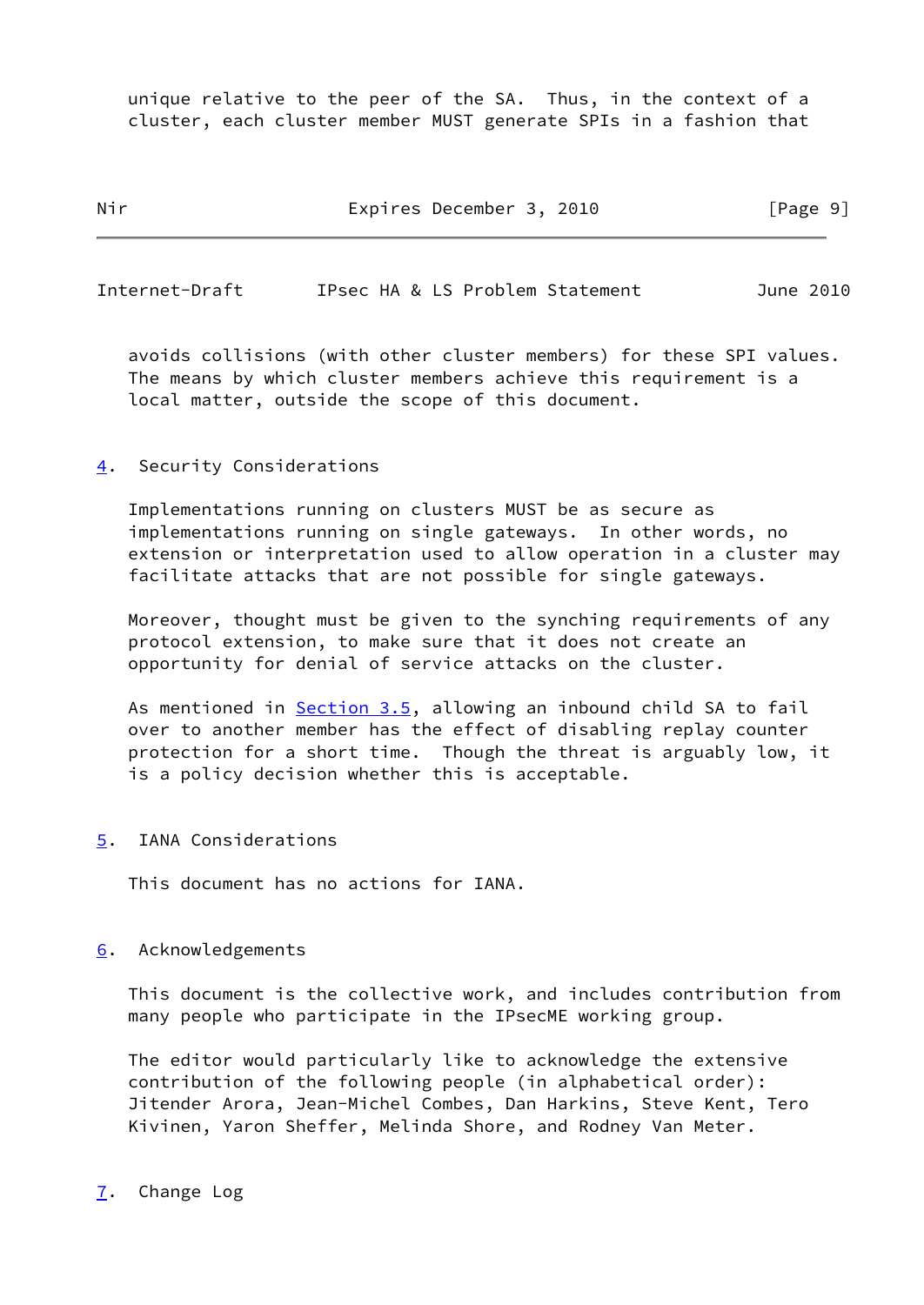NOTE TO RFC EDITOR: REMOVE THIS SECTION BEFORE PUBLICATION

Version 00 was identical to [draft-nir-ipsecme-ipsecha-ps-00,](https://datatracker.ietf.org/doc/pdf/draft-nir-ipsecme-ipsecha-ps-00) re-spun as an WG document.

 Version 01 included closing issues 177, 178 and 180, with updates to terminology, and added discussion of inbound SAs and the CTR issue.

Nir **Expires December 3, 2010** [Page 10]

<span id="page-11-1"></span>Internet-Draft IPsec HA & LS Problem Statement June 2010

 Version 02 includes comments by Yaron Sheffer and the acknowledgement section.

 Version 03 fixes some ID-nits, and adds the problem presented by Jitender Arora in [[ARORA\]](#page-9-4).

 Version 04 fixes a spelling mistake, moves the scope discussion to a subsection of its own ([Section 3.1](#page-4-2)), and adds a short discussion of the duplicate SPI problem, presented by Jean-Michel Combes.

## <span id="page-11-0"></span>[8](#page-11-0). Informative References

[ARORA] Arora, J. and P. Kumar, "Alternate Tunnel Addresses for IKEv2", [draft-arora-ipsecme-ikev2-alt-tunnel-addresses](https://datatracker.ietf.org/doc/pdf/draft-arora-ipsecme-ikev2-alt-tunnel-addresses) (work in progress), April 2010.

<span id="page-11-5"></span>[COUNTER\_MODES]

 McGrew, D. and B. Weis, "Using Counter Modes with Encapsulating Security Payload (ESP) and Authentication Header (AH) to Protect Group Traffic", [draft-ietf-msec-ipsec-group-counter-modes](https://datatracker.ietf.org/doc/pdf/draft-ietf-msec-ipsec-group-counter-modes) (work in progress), March 2010.

- <span id="page-11-3"></span> [CTR] Housley, R., "Using Advanced Encryption Standard (AES) Counter Mode", [RFC 3686](https://datatracker.ietf.org/doc/pdf/rfc3686), January 2009.
- <span id="page-11-4"></span> [GCM] Viega, J. and D. McGrew, "The Use of Galois/Counter Mode (GCM) in IPsec Encapsulating Security Payload (ESP)", [RFC 4106,](https://datatracker.ietf.org/doc/pdf/rfc4106) June 2005.

<span id="page-11-2"></span>[IKEv2bis]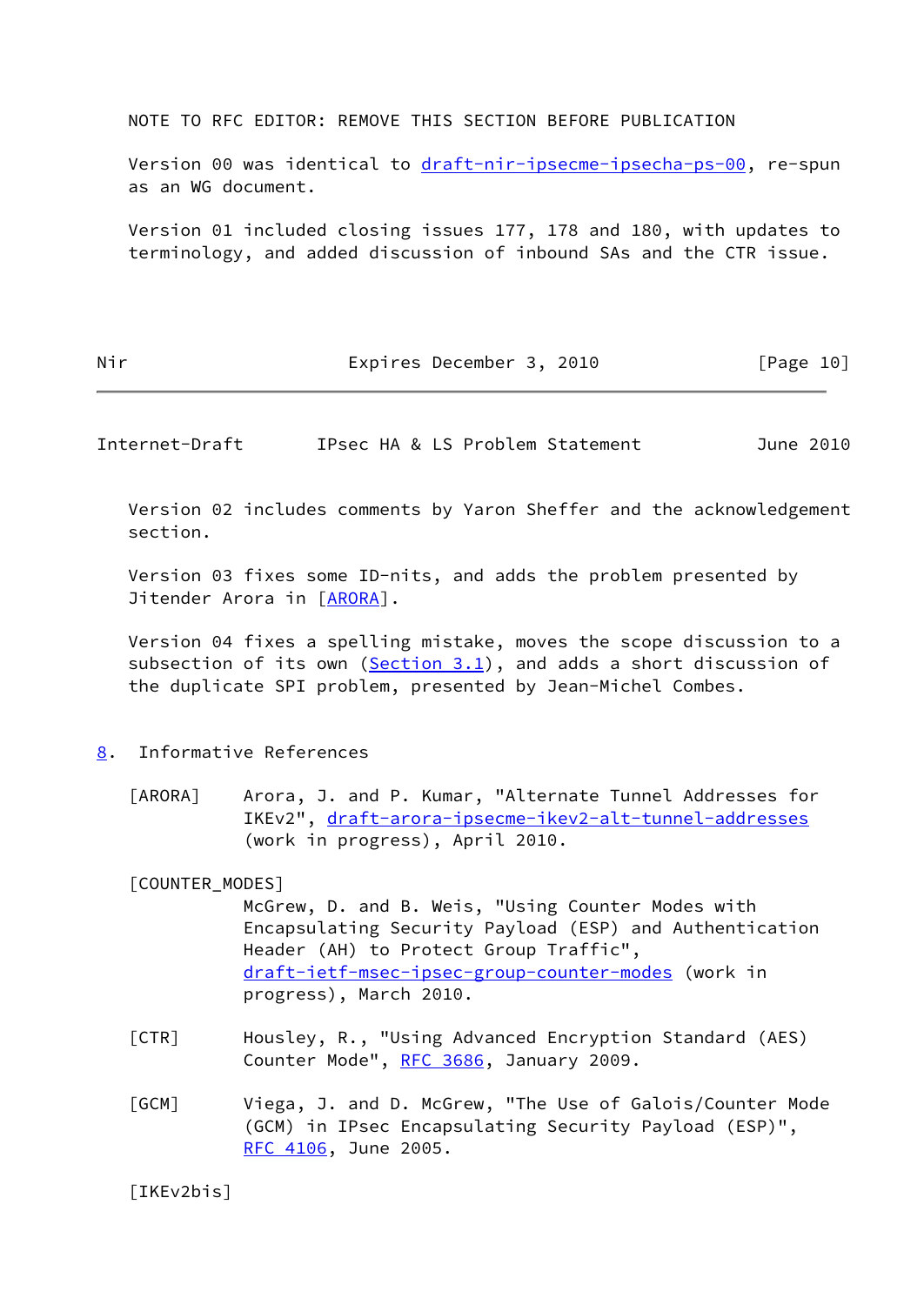Kaufman, C., Hoffman, P., Nir, Y., and P. Eronen, "Internet Key Exchange Protocol: IKEv2", [draft-ietf-ipsecme-ikev2bis](https://datatracker.ietf.org/doc/pdf/draft-ietf-ipsecme-ikev2bis) (work in progress), May 2010.

## <span id="page-12-2"></span>[REDIRECT]

 Devarapalli, V. and K. Weniger, "Redirect Mechanism for IKEv2", [RFC 5685,](https://datatracker.ietf.org/doc/pdf/rfc5685) November 2009.

- [RFC2119] Bradner, S., "Key words for use in RFCs to Indicate Requirement Levels", [BCP 14](https://datatracker.ietf.org/doc/pdf/bcp14), [RFC 2119](https://datatracker.ietf.org/doc/pdf/rfc2119), March 1997.
- [RFC4301] Kent, S. and K. Seo, "Security Architecture for the Internet Protocol", [RFC 4301,](https://datatracker.ietf.org/doc/pdf/rfc4301) December 2005.
- [RFC4306] Kaufman, C., "Internet Key Exchange (IKEv2) Protocol", [RFC 4306,](https://datatracker.ietf.org/doc/pdf/rfc4306) December 2005.

Nir **Expires December 3, 2010** [Page 11]

- <span id="page-12-0"></span>Internet-Draft IPsec HA & LS Problem Statement June 2010
	- [VRRP] Nadas, S., "Virtual Router Redundancy Protocol (VRRP)", [RFC 5798,](https://datatracker.ietf.org/doc/pdf/rfc5798) March 2010.

<span id="page-12-3"></span><span id="page-12-1"></span> [resumption] Sheffer, Y. and H. Tschofenig, "IKEv2 Session Resumption", [RFC 5723,](https://datatracker.ietf.org/doc/pdf/rfc5723) January 2010.

Author's Address

 Yoav Nir Check Point Software Technologies Ltd. 5 Hasolelim st. Tel Aviv 67897 Israel

Email: ynir@checkpoint.com